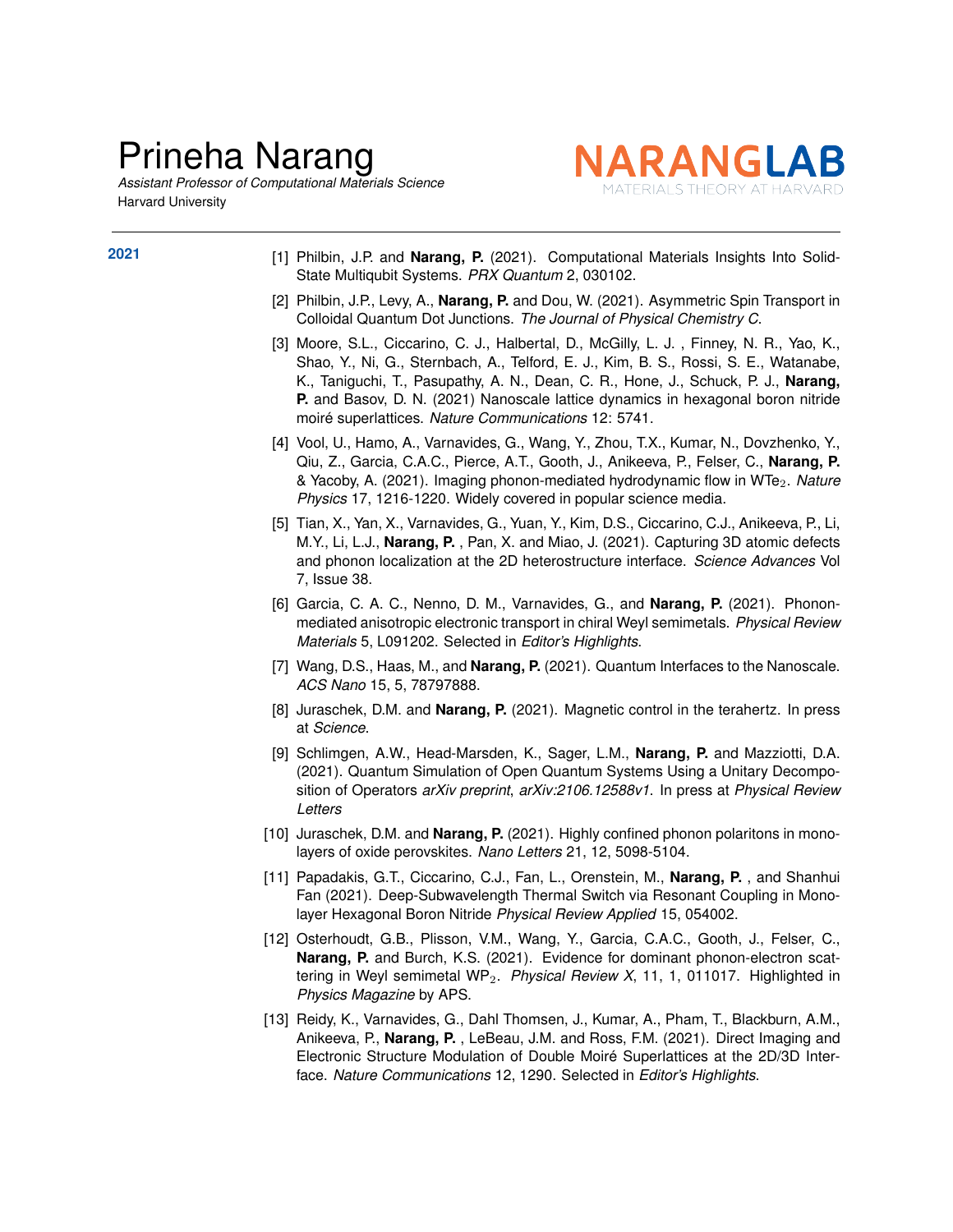- [14] Ciccarino, C.J. and **Narang, P.** (2021). Off balance and over the edge. News and Views. *Nature Nanotechnology*, 16, 4-5.
- [15] Krastanov, S., Heuck, M., Shapiro, J.H., **Narang, P.** , Englund, D.R., and Jacobs, K. (2021). Room-temperature photonic logical qubits via second-order nonlinearities. *Nature Communications*, 12, 191. Selected in *Editor's Highlights*.
- [16] Wang, D.S., Ciccarino, C.J., Flick, J., and **Narang, P.** (2021). Hybridized defects in solid-state materials as artificial molecules. *ACS Nano* 15, 3, 52405248.
- [17] Head-Marsden, K., Krastanov, S., Mazziotti, D.A., and **Narang, P.** (2021). Capturing Non-Markovian Dynamics on Near-Term Quantum Computers. *Physical Review Research* 3 (1), 013182.
- [18] Wang, D.S., Neuman, T., and **Narang, P.** (2021). Spin emitters beyond the point dipole approximation in nanomagnonic cavities. *The Journal of Physical Chemistry C*, 125, 11, 62226228.
- [19] van Delft, M.R., Wang, Y., Putzke, C., Oswald, J., Varnavides, G., Garcia, C.A.C., Guo, C. Schmid, H., Süss, V., Borrmann, H., Diaz, J., Sun, Y., Felser, C., Gotsmann, B., **Narang, P.** and Moll, P.J.W. (2021). Sondheimer oscillations as a probe of nonohmic flow in type-II Weyl semimetal WP2. *Nature Communications* 12, 4799.
- [20] Mu,Q.G., Nenno, D., Qi, Y.P. Fan, F.R., Pei, C., ElGhazali, M., Gooth, J., Felser, C., **Narang, P.** , and Sergey Medvedev (2021). Suppression of axionic charge density wave and onset of superconductivity in the chiral Weyl semimetal Ta<sub>2</sub>Se<sub>8</sub>I. *Physical Review Materials* 5, 084201.
- [21] Krastanov, S., Sanchez de la Cerda, A. and **Narang, P.** (2021). Heterogeneous Multipartite Entanglement Purification for Size-Constrained Quantum Devices. *Physical Review Research* 3 (3), 033164.
- [22] Juraschek, D. M., Neuman, T., Flick, J., and **Narang, P.** (2021). Cavity control of nonlinear phononics. *Physical Review Research* 3, L032046.
- [23] **Narang, P.** , Garcia, C.A.C., and Felser, C. (2021). The Topology of Electronic Band Structures. *Nature Materials* 20, 293-300.
- [24] Juraschek, D.M., Wang, D.S., and **Narang, P.** (2021). Sum-frequency excitation of coherent magnons. *Physical Review B* 103, 094407.
- [25] Neuman, T., Eichenfield, M., Trusheim, M., Hackett, L., **Narang, P.** , and Englund, D. (2021). A phononic interface between a superconducting quantum processor and quantum networked spin memories.*npj Quantum Information* 7:121.
- [26] Awschalom, D., Berggren, K. K., Bernien, H., Bhave, S., Carr, L. D., Davids, P., Economou, S. E., Englund, D., Faraon, A., Fejer, M., Guha, S., Gustafsson, M. V., Hu, E., Jiang, L., Kim, J., Korzh, B., Kumar, P., Kwiat, P. G., Loncar, M., Lukin, M. D., Miller, D. A. B., Monroe, C., Nam, S. W., **Narang, P.** , Orcutt, J. S., Raymer, M. G., Safavi-Naeini, A. H., Spiropulu, M., Srinivasan, K., Sun, S., Vuckovic, J., Waks, E., Walsworth, R., Weiner, A. M., Zhang, Z. (2019). Development of Quantum InterConnects for Next-Generation Information Technologies. *PRX Quantum* 2, 017002.
- [27] Asfaw, A., Blais, A., Brown, K.R., Candelaria, J., Cantwell, C., Carr, L.D., Combes, J., Debroy, D.M., Donohue, J.M., Economou, S.E., Edwards, E., Fox, M.F.J., Girvin, S.M., Ho, A., Hurst, H.M., Jacob, Z., Johnson, B.R., Johnston-Halperin, E., Joynt, R., Kapit, E., Klein-Seetharaman, J., Laforest, M., Lewandowski, H. J., Lynn, T.W., McRae, C.R.H., Merzbacher, C., Michalakis, S., **Narang, P.** , Oliver, W.D., Palsberg, J., Pappas, D.P., Raymer, M.G., Reilly, D.J., Saffman, M., Searles, T.A., Shapiro, J.H., and Singh, C. (2021). Building a Quantum Engineering Undergraduate Program. To Appear in *IEEE Transactions on Education*.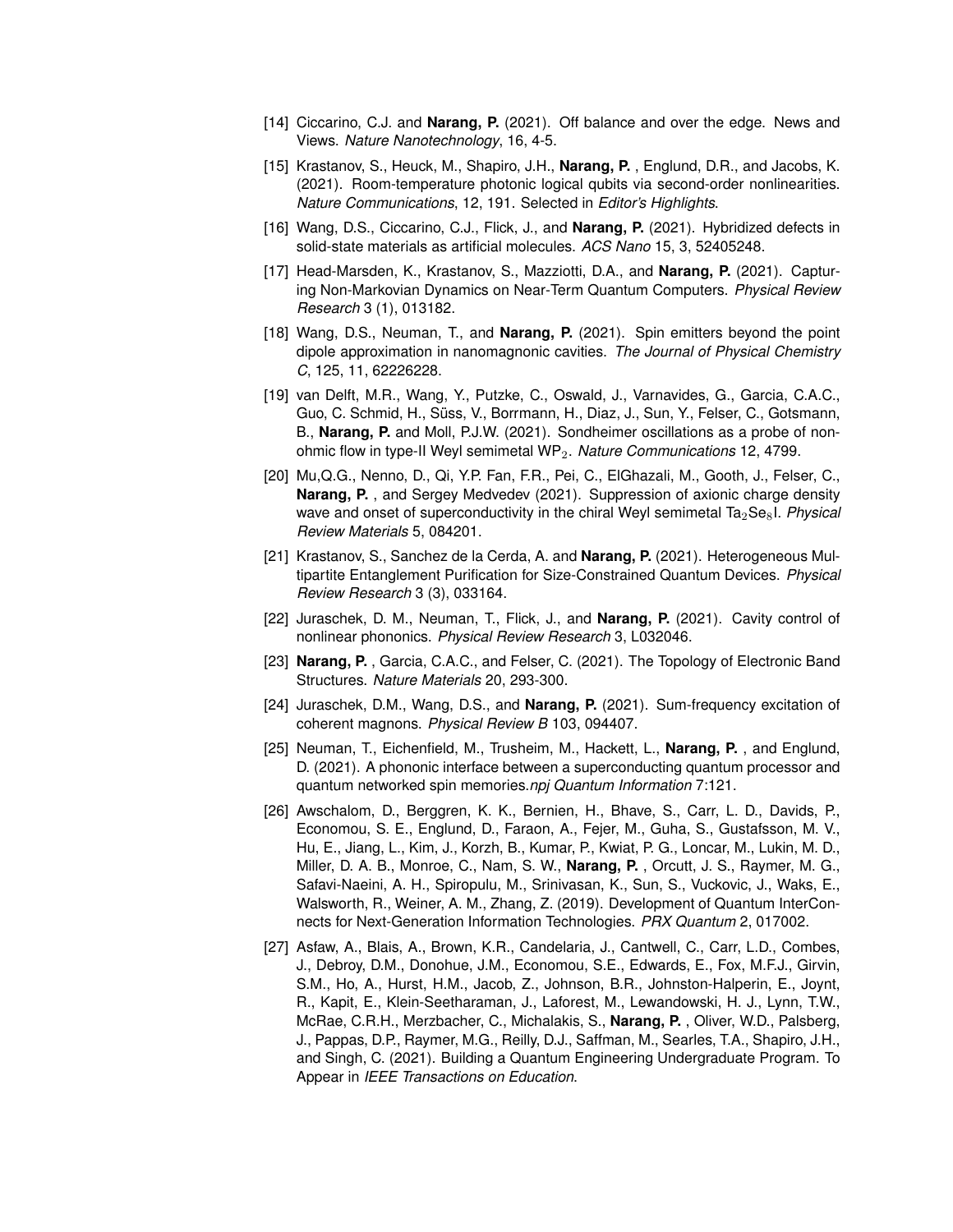**2021 arXiv preprints under review**

- [28] Wang, Y., Varnavides, G., Anikeeva, P., Gooth, J., Felser, C., and **Narang, P.** (2021). Generalized Design Principles for Hydrodynamic Electron Transport in Anisotropic Metals. *arXiv preprint*, *arXiv:2109.00550*. Under review.
- [29] Klein, J., Pham, T., Thomsen, J.D., Curtis, J.B., Lorke, M., Florian, M., Steinhoff, A., Wiscons, R.A., Luxa, J., Sofer, Z., Jahnke, F., **Narang, P.** , and Ross, F.M. (2021). Atomistic spin textures on-demand in the van der Waals layered magnet CrSBr. *arXiv preprint*, *arXiv:2107.00037*. Under revisions.
- [30] Philbin, J.P., Kelly, J., Peng, L., Coropceanu, I., Hazarika, A., Talapin, D.V., Rabani, E., Ma, X., and **Narang, P.** (2021). Room temperature single-photon superfluorescence from a single epitaxial cuboid nano-heterostructure. Under revisions.
- [31] Curtis, J.B., Grankin, A., Poniatowski, N.R., Galitski, V.M., **Narang, P.** , and Demler, E. (2021). Cavity magnon-polaritons in cuprate parent compounds. *arXiv preprint*, *arXiv:2106.07828*. Under revisions.
- [32] Varnavides, G., Wang, Y., Moll, P.J.W., Anikeeva, P., and **Narang, P.** (2021). Finitesize effects of electron transport in PdCoO<sub>2</sub>. *arXiv preprint, arXiv:2106.00697*. Under revisions.
- [33] Wang, Y., McNamara, G., Hosen, M.M., Shiming, L., Wu, Y-C., Hart, J.L., Petrides, I., Lv, H., Yan, J., Xiao, D., **Narang, P.** , Cha, J.J., Schoop, L.M., and Burch, K.S. (2021). Axial Higgs Mode Detected by Quantum Pathway Interference in RTe<sub>3</sub>. Under revisions.
- [34] Disa, A.S., Curtis, J., Fechner, M., Liu, A., Hoegen, A.V., Först, M., Nova, T.F., **Narang, P.** , Boris, A., Keimer, B., Cavalleri, A. (2021). Optical Stabilization of Fluctuating High Temperature Ferromagnetism in  $YTiO<sub>3</sub>$ . Under review.
- [35] Hu, Z., Head-Marsden, K., Mazziotti, D.A., **Narang, P.** and Kais, S. (2021). A general quantum algorithm for open quantum dynamics demonstrated with the Fenna-Matthews Olson complex. *arXiv preprint*, *arXiv:2101.05287v2*. Under review.
- [36] Schlimgen, A.W., Head-Marsden, K., Sager, L.M., **Narang, P.** and Mazziotti, D.A. (2021). Quantum simulation of the Lindblad equation using a unitary decomposition of operators. Under review.
- [37] Krastanov, S., Head-Marsden, K., Zhou, S., Flammia, S.T., Jiang, L., and **Narang, P.** (2020). Unboxing Quantum Black Box Models: Learning Non-Markovian Dynamics. *arXiv preprint*, *arXiv:2009.03902*. Under revisions.
- [38] Victoria, M., Krastanov, S., Sanchez de la Cerda, A., Willis, S. and **Narang, P.** (2021). Purification and Entanglement Routing on Quantum Networks. *arXiv preprint*, *arXiv: 2011.11644*. Under revisions.
- [39] Delaney, C., Seshadreesan, K.P., MacCormack, I., Guha, S. and **Narang, P.** (2021). Demonstration of quantum advantage by a joint detection receiver for optical communications using quantum belief propagtion on a trapped-ion device. *arXiv preprint*, *arXiv:2102.13052*. Under review.
- [40] MacCormack, I., Delaney, C., Galda, A., Aggarwal, N. and **Narang, P.** (2021). Branching Quantum Convolutional Neural Networks. *arXiv preprint*, *arXiv:2012.14439*. Under revisions.
- [41] Poniatowksi, N.R., Curtis, J.B., Yacoby, A. and **Narang, P.** (2021). Spectroscopic signatures of time-reversal symmetry breaking superconductivity. *arXiv preprint*, *arXiv:2103.05641*. Under revisions.
- [42] Galda, A., Cubeddu, M., Kanazawa, N., **Narang, P.** , Earnest-Noble, N. Implementing a Ternary Decomposition of the Toffoli Gate on Fixed-Frequency Transmon Qutrits. *arXiv preprint*, *arXiv:2109.00558*.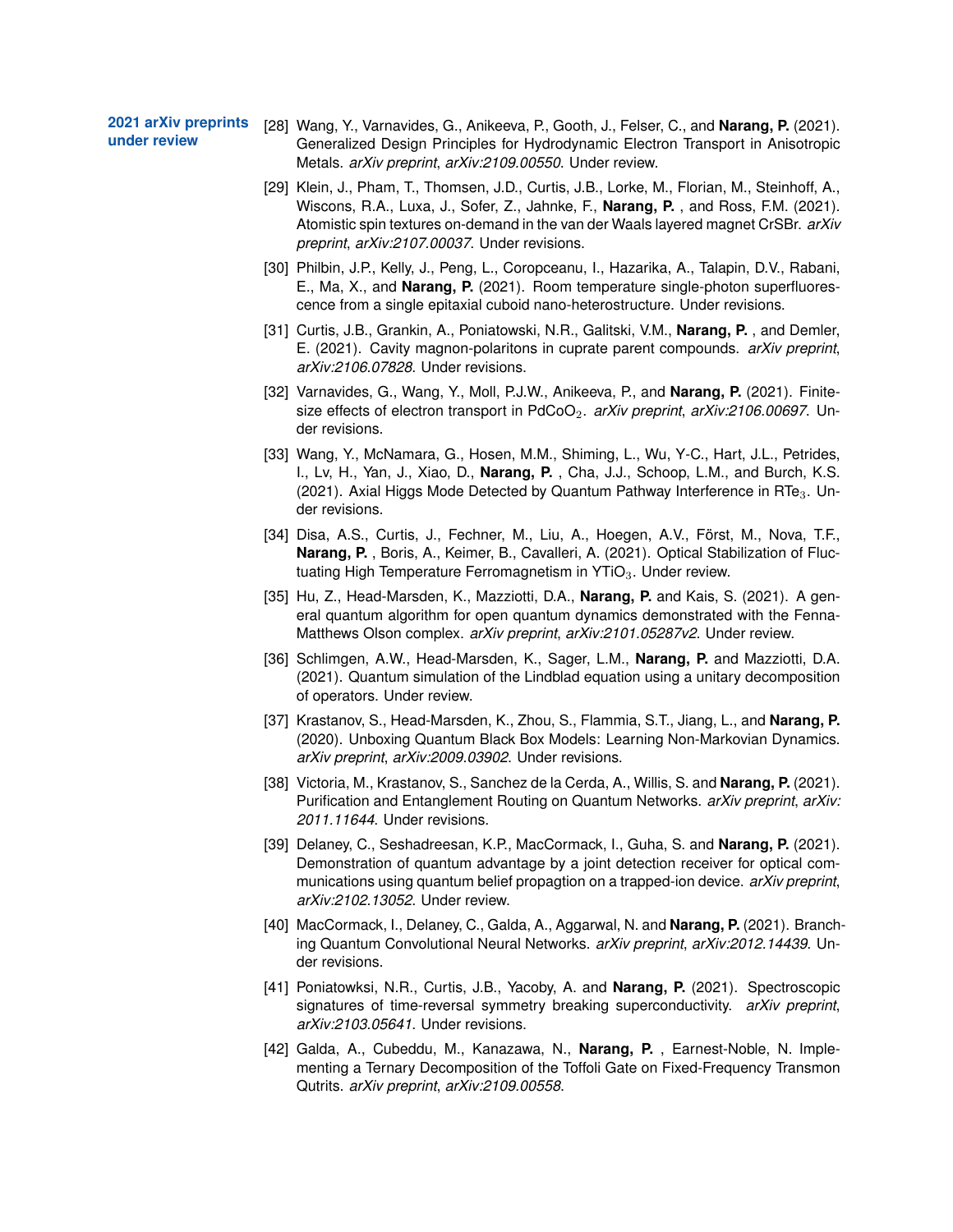- [43] Schäfer, C., Flick, J., Ronca, E., **Narang, P.** and Rubio, A. (2021). Shining Light on the Microscopic Resonant Mechanism Responsible for Cavity-Mediated Chemical Reactivity. *arXiv preprint*, *arXiv:2104.12429*. Under revisions.
- [44] Sie, E.J., Nyby, C.M., Pemmaraju, C.D., Garcia, C.A.C., Wang, Y., Guzelturk, B., Xia, C., Poletayev, A., Ofori-Okai, B.K., Hoffmann, M.C., Park, S.J., Shen, X., Yang, J., Li, R., Reid, A.H., Weathersby, S., Muscher, P., Finney, N., Rhodes, D., Balicas, L., Hone, J., Chueh, W., Devereaux, T.P., **Narang, P.** , Heinz, T.F., Wang, X. and Lindenberg, A.M. (2020). Ultrathin Terahertz Waveplate using an Anisotropic Semimetal. Under revisions.
- **2020** [45] Varnavides, G., Jermyn, A.S., Anikeeva, P., Felser, C., and **Narang, P.** (2020). Electron hydrodynamics in anisotropic materials. *Nature Communications* 11, 4710.
	- [46] Neuman, T., Wang, D.S., and **Narang, P.** (2020). Nanomagnonic cavities for strong spin-magnon coupling. *Physical Review Letters* 125 (24), 247702.
	- [47] Cortés, E., Besteiro, L.V., Alabastri, A., Baldi, A., Tagliabue, G., Demetriadou, A. and **Narang, P.** (2020). Challenges in Plasmonic Catalysis. *ACS Nano*, 14, 12, 16202-16219.
	- [48] Wang, Y., and **Narang, P.** (2020). Anisotropic Scattering in Goniopolar Metal NaSn<sub>2</sub>As<sub>2</sub>. *Physical Review B* 102, 125122.
	- [49] Tian, X., Kim, D. S., Yang, S., Ciccarino, C. J., Gong, Y., Yang, Y., Yang, Y., Duschatko, B., Ajayan, P.M., Idrobo, J-C., **Narang, P.** , and Miao, J. (2020). Correlating 3D crystal defects and electronic properties of 2D materials at the single-atom level. *Nature Materials* 19, 867 - 873, published March 2020, highlighted in 'News and Views' Article titled 'A 3D map of atoms in 2D materials'.
	- [50] Hayee, F., Yu, L., Zhang, J. L., Ciccarino, C. J., Nguyen, M., Marshall, F., Aharonovich, I., Vukovic, J., **Narang, P.** , Heinz, T.F, and Dionne, J. A. (2020). Correlated optical and electron microscopy reveal the role of multiple defect species and local strain on quantum emission. *Nature Materials* 19 (5), 534 - 539, published February 2020.
	- [51] Juraschek, D. M., Meier, Q. N., and **Narang, P.** (2020). Parametric excitation of an optically silent Goldstone-like phonon mode. *Physical Review Letters*, 124, 117401.
	- [52] Zhao, B., Guo, C., Garcia, C.A.C., **Narang, P.** , and Fan, S. (2020). Axion-Field-Enabled Nonreciprocal Thermal Radiation in Weyl Semimetals. *Nano Letters* 20, 3, 1923-1927.
	- [53] **Narang, P.** (2020). A Comprehensive Framework for Modeling Molecular Polaritons. Viewpoint. *Physics*, 13, 190.
	- [54] Nenno, D.M., Garcia, C.A.C., Gooth, J., Felser, C., and **Narang, P.** (2020). Axion Physics in Condensed-Matter Systems. *Nature Reviews Physics*, 2, 682696.
	- [55] Head-Marsden, K., Flick, J., Ciccarino, C.J., and **Narang, P.** (2020). Quantum Information and Algorithms for Correlated Quantum Matter. *Chemical Reviews*, Special Issue on Quantum Materials.
	- [56] Juraschek, D. M., **Narang, P.** , and Spaldin, N. A. (2020). Phono-magnetic analogs to opto-magnetic effects. *Physical Review Research*, 2 (4), 043035.
	- [57] Wang, D.S., Neuman, T., and **Narang, P.** (2020). Dipole-Coupled Defect Pairs as Deterministic Entangled Photon Pair Sources. *Physical Review Research*, 2 (4), 043328.
	- [58] Ciccarino, C.J., Flick, J., Harris, I.B., Trusheim, M.E., Englund, D., and **Narang, P.** (2020). Strong Spin-Orbit Quenching via the Product Jahn-Teller Effect in Neutral Group IV Artificial Atom Qubits in Diamond. *npj Quantum Materials*, 5, 75.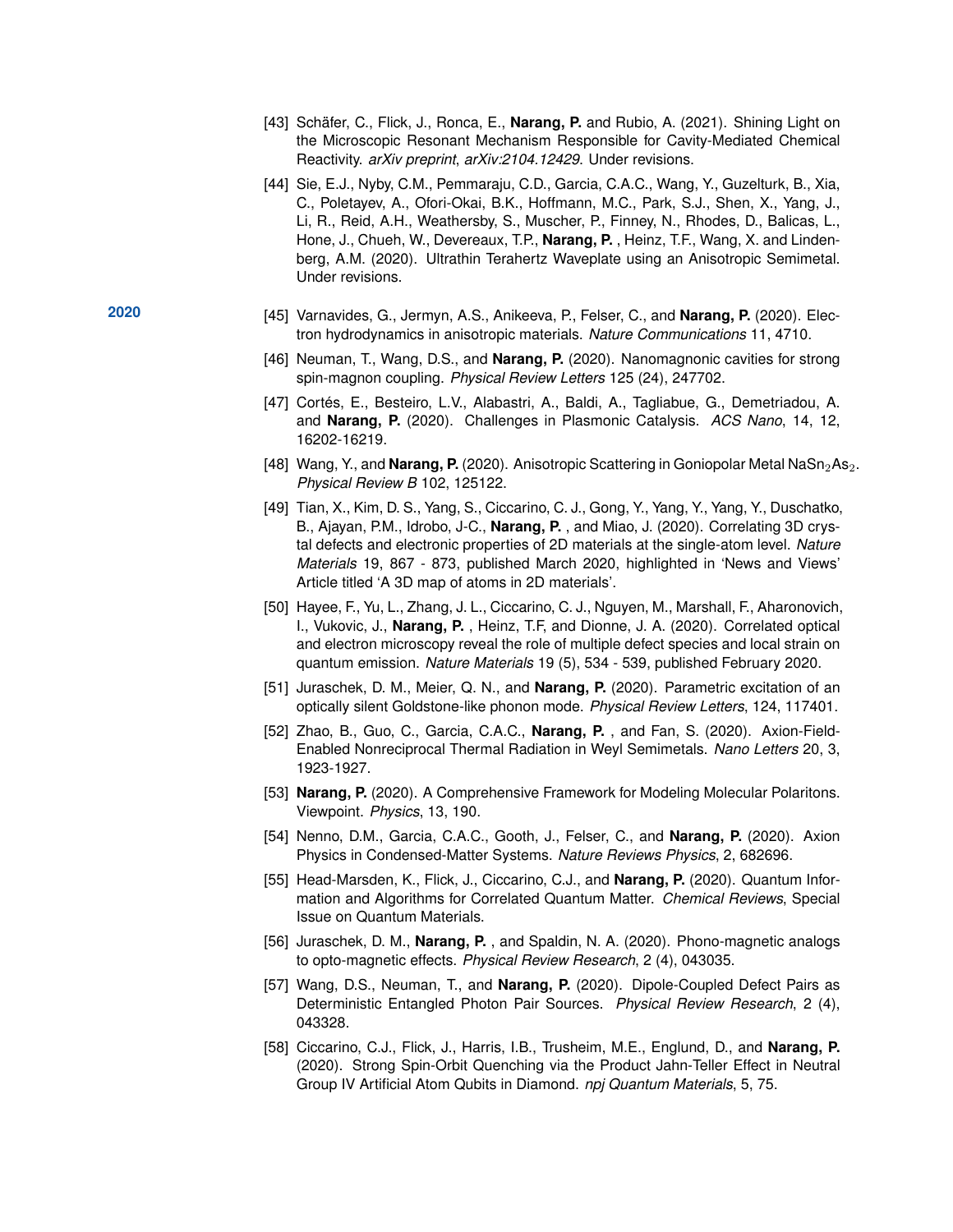- [59] Garcia, C. A. C., Coulter, J. and **Narang, P.** Optoelectronic Response of Type-I Weyl Semimetals TaAs and NbAs from First Principles. (2020) *Physical Review Research* 2, 013073.
- [60] Sundararaman, R., Christensen, T., Ping, Y., Rivera, N., Joannopoulos, J. D., Soljačić, M., and **Narang, P.** (2020). Plasmonics in Argentene. *Physical Review Materials* 4 (7), 074011.
- [61] Neuman, T., Trusheim, M., and **Narang, P.** (2020). Selective acoustic control of photon-mediated qubit-qubit interactions. *Physical Review A* 101 (5), 052342.
- [62] Juraschek, D.M., Neuman, T., and **Narang, P.** (2020). Giant phonon-induced effective magnetic fields in 4f paramagnets. *arXiv preprint*, arXiv:2007.10556, Under final revisions.
- [63] Chakraborty, C., Ciccarino, C.J., and **Narang, P.** (2020). Dynamic modulation of phonon-assisted transitions in quantum defects in monolayer transition-metal dichalcogenide semiconductors. *arXiv:2007.14399* arXiv preprint, Under review.
- [64] Grosso, G., Moon, H., Ciccarino, C., Flick, J., Mendelson, N., Aharonovich, I., **Narang, P.** , and Englund, D.R. (2020). Low-temperature electron-phonon interaction of quantum emitters in hexagonal Boron Nitride. *ACS Photonics* 7 (6), 1410-1417.
- [65] Juraschek, D.M., and **Narang, P.** (2020). Shaken not strained. News and Views. *Nature Physics*.
- [66] Flick, J., and **Narang, P.** (2020). *Ab initio* polaritonic potential-energy surfaces for excited-state nanophotonics and polaritonic chemistry. *The Journal of Chemical Physics* 153, 094116 (2020).
- [67] Harris, I.B., Ciccarino, C.J., Flick, J., Englund, D.R. and **Narang, P.** (2020). Group III Quantum Defects in Diamond are Stable Spin-1 Color Centers. *Physical Review B*, 102 (19), 195206.
- [68] Yin, Y., Coulter, J., Ciccarino, C.J. and **Narang, P.** (2020). Theoretical investigation of charge density wave instability in CuS2. *Physical Review Materials*, 4 (10), 104001.
- [69] Poppe, A.H., Li, C.L., Aspuru-Guzik, A., Berlinguette, C.P., Chang, C.J., Cogdell, R., Doyle, A.G., Flick, J., Gabor, N.M., van Grondelle, R., Hammes-Schiffer, S., Jaffer, S.A., Kelley, S.O., Leclerc, M., Leo, K., Mallouk, T.E., **Narang, P.** , Schlau-Cohen, G.S., Scholes, G.D., Vojvodic, A., Wing-Wah Yam, V., Yang, J.Y. and Sargent, E.H. (2020). Bioinspiration in light harvesting and catalysis. *Nature Reviews Materials*, 5, 828-846.
- **2019** [70] Rivera, N., Flick, J., and **Narang, P.** (2019). Variational theory of non-relativistic quantum electrodynamics. *Physical Review Letters* 122 (19), 193603
	- [71] Rivera, N., Christensen, T., and **Narang, P.** (2019). Phonon polaritonics in twodimensional materials. *Nano Letters* 2019, 19, 4, 2653-2660.
	- [72] Su, M.N., Ciccarino, C.J., Kumar, S., Dongare, P., Jebeli, S.A.H., Renard, D., Zhang, Y., Ostovar, B., Chang, W.S., Nordlander, P., Halas, N.J., Sundararaman, R., **Narang, P.** , & Link, S. (2019). Ultrafast Electron Dynamics in Single Crystal Aluminum Nanostructures. *Nano Letters* 2019, 19, 5, 3091-3097.
	- [73] Coulter, J., Osterhoudt, G. B., Garcia, C. A. C., Wang, Y., Plisson, V. M., Shen, B., Ni, N., Burch, K. S. and **Narang, P.** (2019). Uncovering electron-phonon scattering and phonon dynamics in type-I Weyl semimetals. *Physical Review B*, 100, 220301(R).
	- [74] **Narang, P.** , Ciccarino, C.J., Flick, J. and Englund, D.R. (2019). Quantum Materials with Atomic Precision: Artificial Atoms in Solids. *Advanced Functional Materials*, 29(52), 1904557.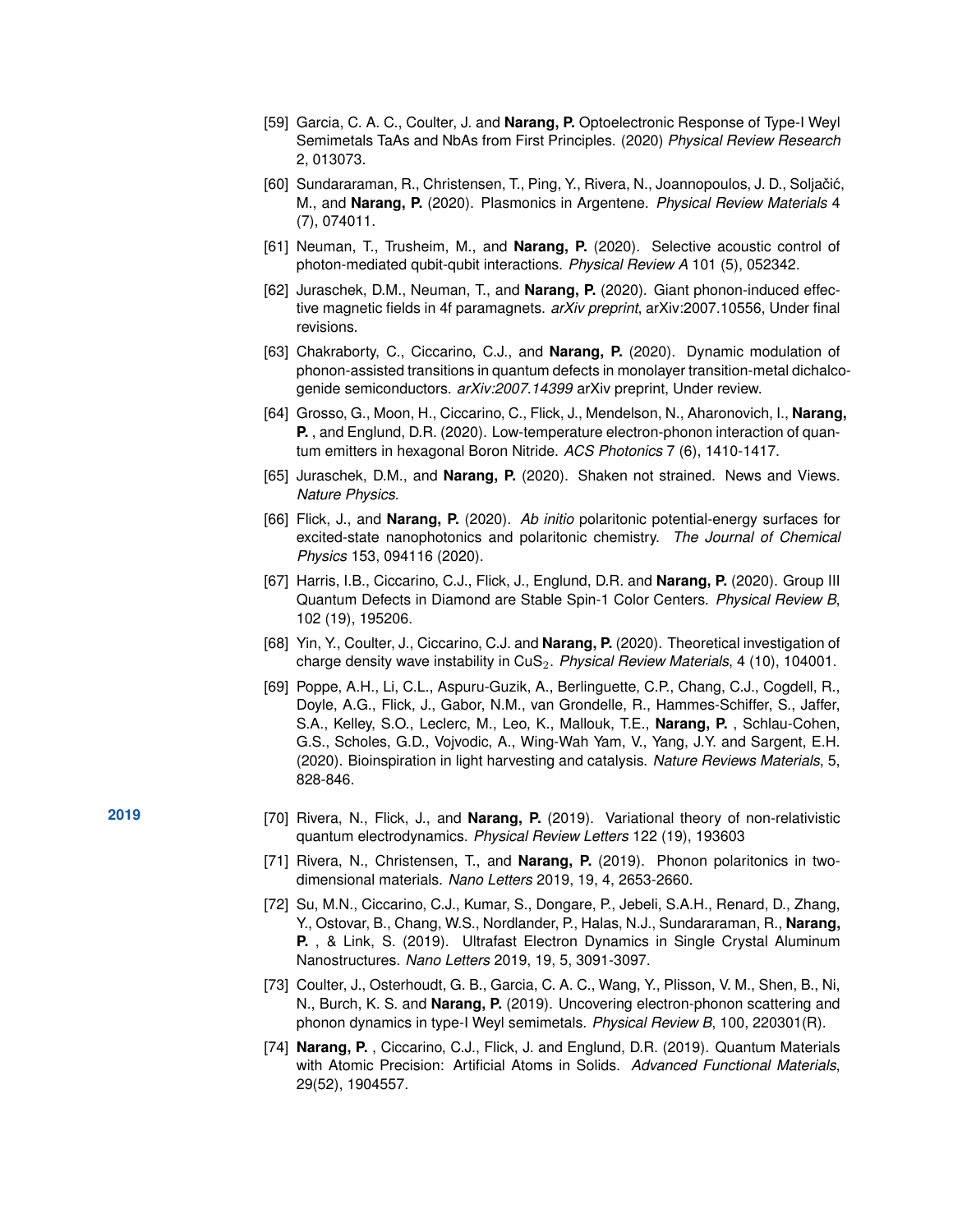- [75] Jermyn, A.S., Tagliabue, G., Atwater, H.A., Goddard, W.A.G., **Narang, P.** and Sundararaman, R. (2019). Transport of hot carriers in plasmonic nanostructures. *Physical Review Materials*, 3, 075201.
- [76] Tran, T., Regan, B., Ekimov, E.A., Mu, Z., Zhou, Y., Gao, W., **Narang, P.** , Solntsev, A.S., Toth, M., Aharonovich, I., and Bradac, C., (2019) Anti-Stokes excitation of solid-state quantum emitters for nanoscale thermometry. *Science Advances*, 5, 5, eaav9180.
- [77] Dai, S., Fang, W., Rivera, N., Stehle, Y., Jiang, B.-Y., Shen, J., Tay, R.Y., Ciccarino, C.J., Ma, Q., Rodan-Legrain, D., Jarillo-Herrero, P., Teo, E.H.T., Fogler, M.M., **Narang, P.** , Kong, J., and Basov, D.N. (2019). Phonon Polaritons in Monolayers of Hexagonal Boron Nitride. *Advanced Materials*, 31(37), 1806603.
- **2018** [78] Trusheim, M.E., Wan, N.H., Chen, K.C, Ciccarino, C.J., Flick, J., Sundararaman, R., Malladi, G., Bersin, E., Walsh, M., Lienhard, B., Bakhru, H., **Narang, P.** and Englund, D. (2018). Lead-Related Quantum Emitters in Diamond. *Physical Review B.* 99, 7.
	- [79] Flick, J., Rivera, N., and **Narang, P.** (2018). Strong light-matter coupling in quantum chemistry and quantum photonics. *Nanophotonics*, 7(9), 1479-1501.
	- [80] Ciccarino, C. J., Christensen, T., Sundararaman, R., and **Narang, P.** (2018). Dynamics and Spin-Valley Locking Effects in Monolayer Transition Metal Dichalcogenides. *Nano Letters*, 18(9), 5709-5715.
	- [81] Coulter, J., Sundararaman, R., and **Narang, P.** (2018). Microscopic origins of hydrodynamic transport in the type-II Weyl semimetal WP2. *Physical Review B*, 98(11), 115130.
	- [82] Flick, J., and **Narang, P.** (2018). Cavity-correlated electron-nuclear dynamics from first principles. *Physical Review Letters*, 121(11), 113002.
	- [83] Varnavides, G., Jermyn, A. S., Anikeeva, P., and **Narang, P.** (2018). Non-Equilibrium Phonon Transport Across Nanoscale Interfaces. *Physical Review B.* 100, 115402.
	- [84] Ciccarino, C. J., Chakraborty, C., Englund, D., and **Narang, P.** (2018). Carrier Dynamics and Spin-Valley-Layer Effects in Bilayer Transition Metal Dichalcogenides. *Faraday Discussions*.
	- [85] Shirodkar, S.N., Mattheakis, M., Cazeaux, P., **Narang, P.**, Soljačić, M., and Kaxiras, E. (2018). Quantum plasmons with optical-range frequencies in doped few-layer graphene. *Physical Review B.* 97, 195435.
	- [86] Tagliabue, G., Jermyn, A.S., Sundararaman, R., Welch, A.J., DuChene, J.S., Pala, R., Davoyan, A.R., **Narang, P.** , and Atwater, H.A. (2018). Quantifying the role of surface plasmon excitation and hot carrier transport in plasmonic devices. *Nature Communcations* 9, 3394.
- **2014-2017** [87] Jiang, N., Zarkadoula, E., **Narang, P.** , Maskov, A., Kravchenko, I., Borisevich, A., Jesse, S., and Kalinin, S. (2017). Atom-by-atom fabrication by electron beam via induced phase transformations. *MRS Bulletin*, 42(9) 653.
	- [88] Lozan, O., Sundararaman, R., Ea-Kim, B., Rampnoux, J.-M., **Narang, P.** , Dilhaire, S., and Lalanne, P., (2017). Increased rise time of electron temperature during adiabatic plasmon focusing. *Nature Communications*, 8, 1656.
	- [89] de Nijs, B., Benz, F., Barrow, S., Sigle, D., Chikkaraddy, R., Palma, A., Carnegie, C., Kamp, M., Sundararaman, R., **Narang, P.** , Scherman, O.A., and Baumberg, J.J. Plasmonic tunnel junctions for single-molecule redox chemistry. (2017) *Nature Communications* 8 (1), 1-8.